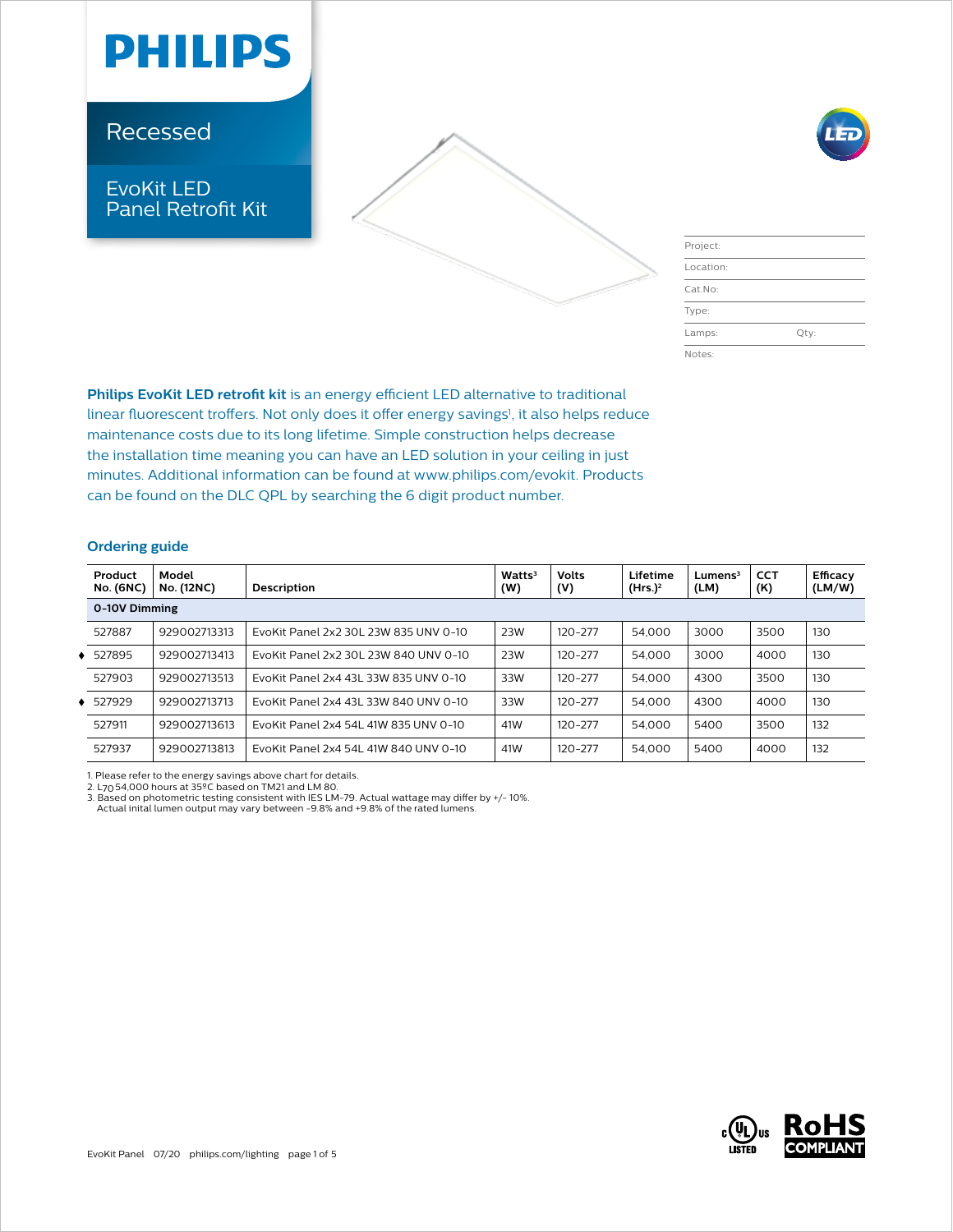#### **Application**

- A highly efficient, visually comfortable, architecturally styled LED retrofit kit designed to replace recessed linear fluorescent troffers.
- Uniform light distribution making it ideal for applications such as offices, schools, healthcare and retail.
- Excellent color rendering with a CRI above 80.
- Efficacies up to 132 lumens per watt.
- LEDs are an excellent source for use with controls since dimming or frequent switching does not degrade the performance or life of the source.
- Designed for use with standard grid (NEMA "G") or Narrow Grid (NEMA "NFG") ceiling T-Grids.
- High efficiency source and luminaire design help significantly reduce energy consumption and more easily comply with known energy codes.

#### • **Construction/Finish**

- Simple design allows for quick installation in existing luminaire without the need to break the ceiling plenum.
- Integrated securement tabs for securement to existing troffer housing.
- Minimum depth of only 3" necessary to allow proper clearance and installation of the EvoKit.
- Retrofit kit is powder coated after fabrication with high quality, durable finish to ensure no unfinished edges and avoid future potential of corrosion.
- Components fit together easily without the need for tools during installation.

#### **Electrical**

- 0-10V continuous dimming, range from 7% to 100%, initial dimming ratio 100%.
- 5-year limited warranty includes all components of the retrofit kit, including driver, LED board and nonelectrical components.\*\*
- Listed with UL and Design Lights Consortium<sup>®</sup> to ensure quality performance and safety standards are met.
- High efficiency LEDs have a minimum 54,000 hour rated life ( $L_{70}$ ).

#### **Accessories**

• Earthquake cables available for additional securement to the existing troffer for areas where required.

### **Dimensions 2x2**

#### Panel outline (mm)



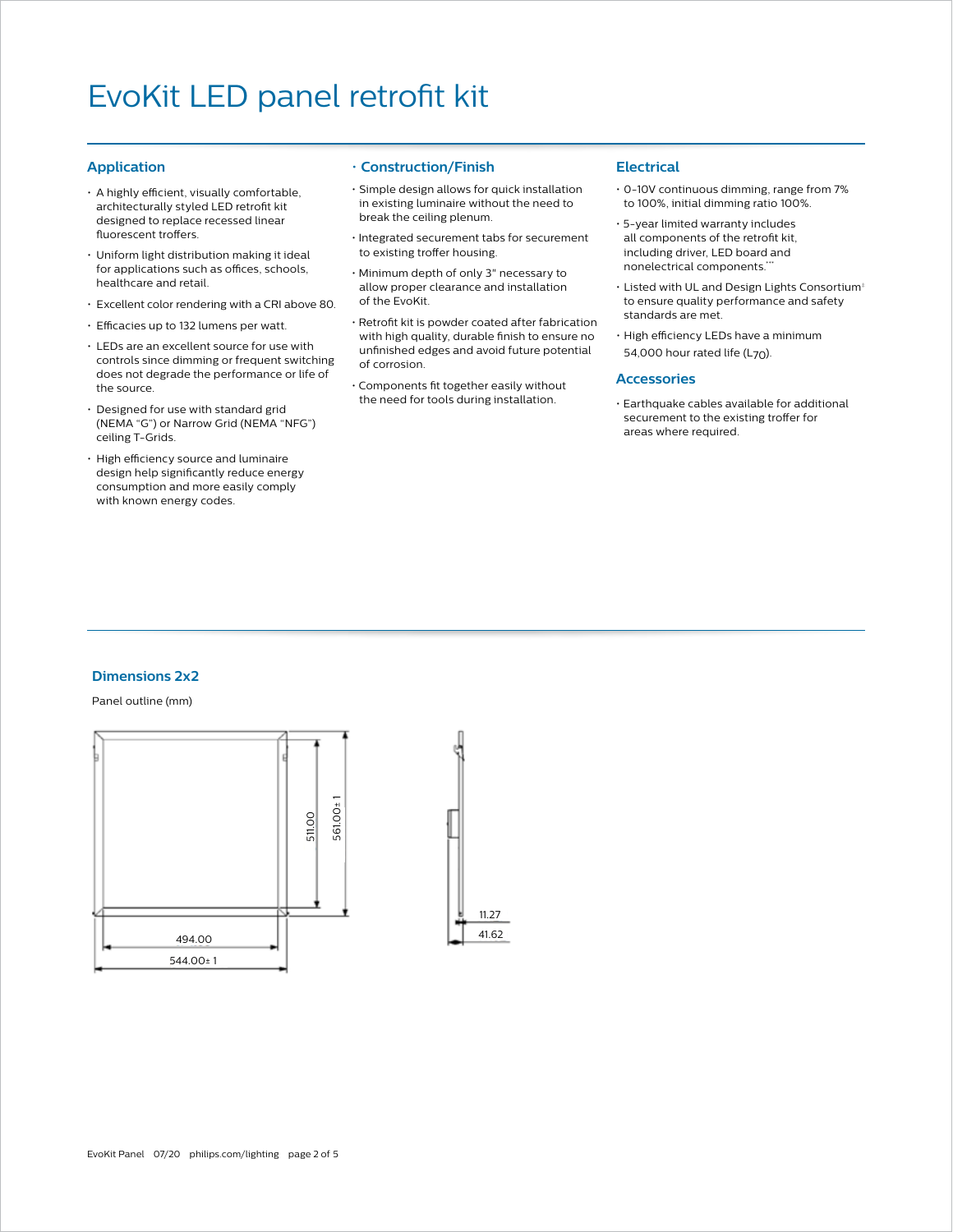#### **Dimensions 2x2**

Accessory assembly drawing (mm)



#### **Dimensions 2x4**

Panel outline (mm)



#### **Dimensions 2x4**

Accessory assembly drawing (mm)



78.60

T

B

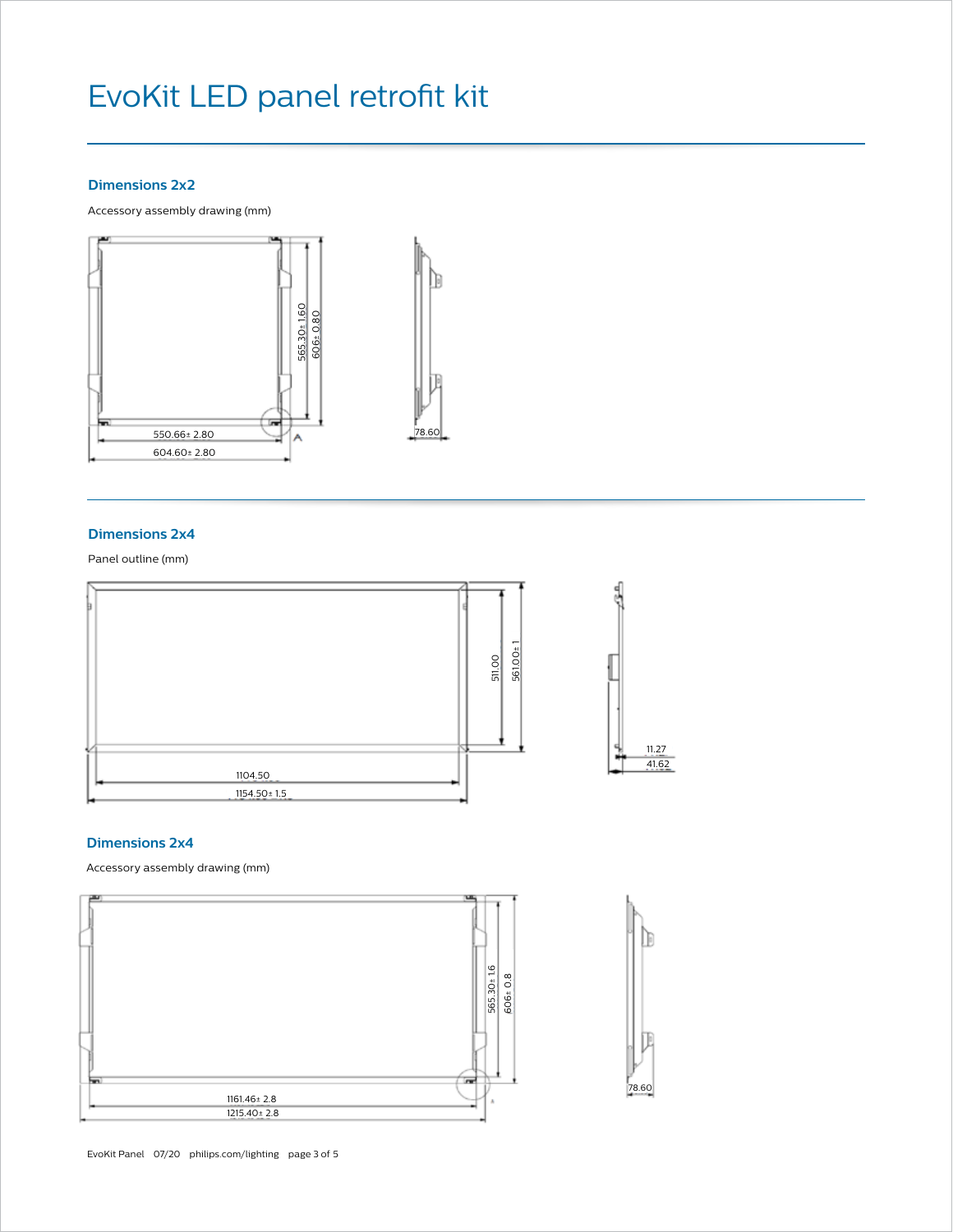#### **EVOKIT PANEL 2X2 30L 23W 835 UNV 0-10**

 $1.3$ 

| S/MH               | 1.3        |
|--------------------|------------|
| Lamp Type          | <b>LED</b> |
| Lumens/Watt        | 128        |
| <b>Input Watts</b> | フフ         |

| Candlepower<br>Angle | End | 45° | Cross | Back-45 |
|----------------------|-----|-----|-------|---------|
| O                    | 979 | 979 | 979   | 979     |
| 5                    | 976 | 977 | 977   | 975     |
| 10                   | 961 | 963 | 962   | 962     |
| 15                   | 938 | 939 | 941   | 940     |
| 20                   | 909 | 912 | 910   | 909     |
| 25                   | 871 | 876 | 876   | 875     |
| 30                   | 830 | 834 | 835   | 834     |
| 35                   | 779 | 784 | 786   | 785     |
| 40                   | 722 | 728 | 727   | 727     |
| 45                   | 657 | 663 | 664   | 662     |
| 50                   | 589 | 594 | 596   | 595     |
| 55                   | 515 | 522 | 523   | 523     |
| 60                   | 437 | 444 | 444   | 443     |
| 70                   | 276 | 283 | 286   | 284     |
| 75                   | 199 | 206 | 209   | 207     |
| 80                   | 127 | 134 | 136   | 134     |
| 85                   | 58  | 63  | 65    | 64      |
|                      |     |     |       |         |

|     | Coefficients of Utilization                          |    |  |  |  |  |  |  |  |  |  |
|-----|------------------------------------------------------|----|--|--|--|--|--|--|--|--|--|
|     | EFFECTIVE FLOOR CAVITY REFLECTANCE 20 PER (pfc=0.20) |    |  |  |  |  |  |  |  |  |  |
| pcc |                                                      | RΩ |  |  |  |  |  |  |  |  |  |
|     |                                                      |    |  |  |  |  |  |  |  |  |  |

| pw         | 70  | 50  | 30  | 70  | 50  | 30  | 50  | 30  |  |
|------------|-----|-----|-----|-----|-----|-----|-----|-----|--|
| <b>RCR</b> |     |     |     |     |     |     |     |     |  |
| 0          | 119 | 119 | 119 | 116 | 116 | 116 | 111 | 111 |  |
|            | 108 | 104 | 99  | 106 | 101 | 97  | 97  | 94  |  |
| 2          | 98  | 90  | 83  | 96  | 88  | 82  | 84  | 79  |  |
| 3          | 90  | 79  | 71  | 87  | 77  | 70  | 74  | 68  |  |
| 4          | 82  | 70  | 61  | 80  | 68  | 60  | 66  | 59  |  |
| 5          | 75  | 62  | 53  | 73  | 61  | 53  | 59  | 51  |  |
| 6          | 70  | 56  | 47  | 68  | 55  | 47  | 53  | 46  |  |
|            | 64  | 51  | 42  | 63  | 50  | 42  | 48  | 41  |  |
| 8          | 60  | 46  | 38  | 58  | 46  | 37  | 44  | 37  |  |
| 9          | 56  | 43  | 34  | 55  | 42  | 34  | 41  | 33  |  |
| 10         | 53  | 39  | 31  | 51  | 39  | 31  | 38  | 31  |  |

| <b>Light Distribution</b> |        |             | <b>Average Luminance</b> |      |      |       |  |  |
|---------------------------|--------|-------------|--------------------------|------|------|-------|--|--|
| <b>Degrees</b>            | Lumens | % Luminaire | Angle                    | End  | 45°  | Cross |  |  |
| $0 - 30$                  | 758    | 12.6        | 45                       | 2498 | 2522 | 2519  |  |  |
| $0 - 40$                  | 1244   | 43.9        | 55                       | 2414 | 2447 | 2450  |  |  |
| 0-60                      | 2205   | 77.8        | 65                       | 2269 | 2314 | 2313  |  |  |
| $0 - 90$                  | 2826   | 997         | 75                       | 2063 | 2144 | 2154  |  |  |
|                           |        |             | 85                       | 1801 | 1943 | 1962  |  |  |

#### **EVOKIT PANEL 2X4 43L 33W 835 UNV 0-10**

| S/MH        | 13   |
|-------------|------|
| Lamp Type   | I ED |
| Lumens/Watt | 130  |
| Input Watts | 31   |
|             |      |

| Candlepower |      |      |       |         |  |  |  |  |  |
|-------------|------|------|-------|---------|--|--|--|--|--|
| Angle       | End  | 45°  | Cross | Back-45 |  |  |  |  |  |
| O           | 1381 | 1381 | 1381  | 1381    |  |  |  |  |  |
| 5           | 1366 | 1365 | 1369  | 1378    |  |  |  |  |  |
| 10          | 1349 | 1344 | 1348  | 1354    |  |  |  |  |  |
| 15          | 1326 | 1328 | 1331  | 1334    |  |  |  |  |  |
| 20          | 1283 | 1286 | 1292  | 1292    |  |  |  |  |  |
| 25          | 1230 | 1236 | 1237  | 1238    |  |  |  |  |  |
| 30          | 1170 | 1174 | 1174  | 1174    |  |  |  |  |  |
| 35          | 1098 | 1103 | 1103  | 1100    |  |  |  |  |  |
| 40          | 1019 | 1018 | 1018  | 1016    |  |  |  |  |  |
| 45          | 927  | 926  | 926   | 923     |  |  |  |  |  |
| 50          | 831  | 832  | 828   | 826     |  |  |  |  |  |
| 55          | 729  | 727  | 722   | 718     |  |  |  |  |  |
| 60          | 620  | 618  | 612   | 608     |  |  |  |  |  |
| 70          | 397  | 394  | 389   | 384     |  |  |  |  |  |
| 75          | 290  | 288  | 282   | 277     |  |  |  |  |  |
| 80          | 188  | 185  | 180   | 175     |  |  |  |  |  |
| 85          | 89   | 89   | 85    | 81      |  |  |  |  |  |
|             |      |      |       |         |  |  |  |  |  |

**Coefficients of Utilization EFFECTIVE FLOOR CAVITY REFLECTANCE 20 PER (pfc=0.20)**

| pcc            |     | 80  |     |     | 70  |     | 50  |     |
|----------------|-----|-----|-----|-----|-----|-----|-----|-----|
| pw             | 70  | 50  | 30  | 70  | 50  | 30  | 50  | 30  |
| <b>RCR</b>     |     |     |     |     |     |     |     |     |
| $\overline{O}$ | 119 | 119 | 119 | 116 | 116 | 116 | 111 | 111 |
|                | 108 | 104 | 99  | 106 | 101 | 97  | 97  | 94  |
| $\overline{2}$ | 98  | 90  | 83  | 96  | 88  | 82  | 85  | 79  |
| 3              | 90  | 79  | 71  | 87  | 77  | 70  | 74  | 68  |
| 4              | 82  | 70  | 61  | 80  | 69  | 60  | 66  | 59  |
| 5              | 75  | 62  | 53  | 73  | 61  | 53  | 59  | 52  |
| 6              | 70  | 56  | 47  | 68  | 55  | 47  | 53  | 46  |
| 7              | 65  | 51  | 42  | 63  | 50  | 42  | 48  | 41  |
| 8              | 60  | 46  | 38  | 58  | 46  | 37  | 44  | 37  |
| 9              | 56  | 43  | 34  | 55  | 42  | 34  | 41  | 34  |
| 10             | 53  | 39  | 31  | 51  | 39  | 31  | 38  | 31  |

| <b>Light Distribution</b> |        |             | <b>Average Luminance</b> |      |      |       |
|---------------------------|--------|-------------|--------------------------|------|------|-------|
| <b>Degrees</b>            | Lumens | % Luminaire | Angle                    | End  | 45°  | Cross |
| $0 - 30$                  | 1073   | 26.9        | 45                       | 1763 | 1761 | 1755  |
| $0 - 40$                  | 1759   | 44          | 55                       | 1709 | 1704 | 1683  |
| 0-60                      | 3112   | 77.9        | 65                       | 1619 | 1607 | 1577  |
| $0 - 90$                  | 3985   | 997         | 75                       | 1508 | 1495 | 1436  |
|                           |        |             | 85                       | 1379 | 1374 | 1251  |